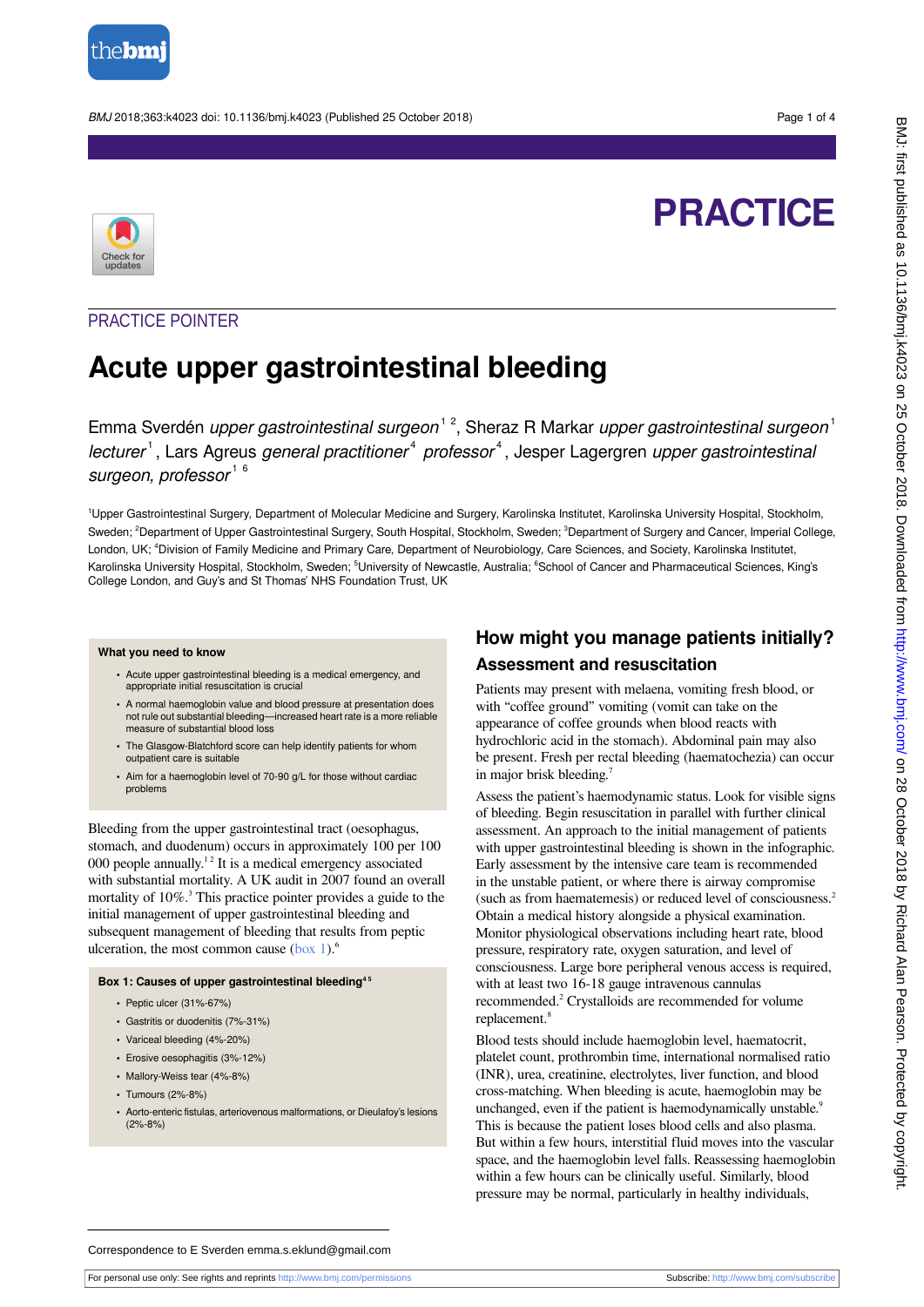because of compensatory vasoconstriction, increased cardiac contractility, and tachycardia. A normal haemoglobin value and blood pressure in the acute setting does not exclude life threatening bleeding. An increased heart rate is a more sensitive early objective measure of haemodynamic status.<sup>10</sup>

In patients with anaemia, evidence from randomised trials and observational studies supports a restrictive blood transfusion strategy with a target haemoglobin level of 70-90 g/L.<sup>8 11 12</sup> This is to avoid counteracting the body's own haemostatic mechanisms of hypotension, vasoconstriction, and thrombus formation. For patients with ischaemic heart disease, aim for the higher haemoglobin level within this range to prevent myocardial infarction.<sup>13 14</sup>

Routine nasogastric tube placement is uncomfortable for patients and is no longer recommended. Previously it was thought to help distinguish between upper and lower gastrointestinal bleeding or obtain better visibility at endoscopy.<sup>15</sup> If emergency endoscopy is performed without fasting or if the stomach might contain much blood, a nasogastric tube is recommended.<sup>16</sup>

Pre-endoscopy scoring systems are useful for risk stratification. The Glasgow-Blatchford score (infographic) is especially useful to identify patients at low risk of extensive continued bleeding, who may be managed in the outpatient setting.<sup>12</sup>

# **Pharmacological treatment**

#### Proton pump inhibitors

Intravenous high dose proton pump inhibitor, given as a bolus (eg, omeprazole 80 mg) followed by continuous infusion (eg, omeprazole 8 mg/hour), is recommended by the European Society of Gastrointestinal Endoscopy for patients who require admission.<sup>12</sup> For patients with ongoing bleeding or a visible vessel at endoscopy, the infusion can be continued for 72 hours. Although proton pump inhibitor treatment reduces bleeding stigmata and the need for endoscopic haemostatic intervention, a systematic review found no evidence that it reduces re-bleeding rates or mortality.<sup>17</sup> A systematic review of continuous intravenous versus intermittent oral proton pump inhibitor therapy for high risk bleeding ulcers found both approaches to be equally effective, so the use of continuous proton pump inhibitor infusion is controversial.<sup>18</sup> This specific component of the treatment may be tailored for each patient.

#### **Prokinetics**

A single dose of intravenous erythromycin (250 mg) given 30 to 120 minutes before endoscopy is generally recommended to promote gastric emptying and improve endoscopic visualisation.<sup>2 15 19</sup>

#### Suspected variceal bleeding

If variceal bleeding is suspected (for example, in patients with liver disease or alcohol abuse) administer a splanchnic vasoconstrictor, such as terlipressin or octreotide, intravenously. This is typically given with a broad spectrum antibiotic, such as a quinolone, cephalosporin, or piperacillin-tazobactam, because of the high risk of severe bacterial infections in these high risk patients.<sup>20</sup>

# **Coagulopathy**

National Institute for Health and Care Excellence (NICE) recommendations for managing coagulopathy in upper gastrointestinal bleeding are summarised in [box 2](#page-1-0). This and other guidance on coagulopathy in critically ill patients is mostly based on expert guidance as direct evidence is limited.<sup>1221</sup> No

strong evidence exists to support the use of tranexamic acid.<sup>2223</sup> Tranexamic acid increases the risk of cardiovascular and thromboembolic events, and many patients with upper gastrointestinal bleeding are already at increased risk of cardiovascular and thromboembolic events.<sup>4</sup>

#### <span id="page-1-0"></span>**Box 2: NICE recommendations for managing coagulopathy in upper gastrointestinal bleeding**

- **•** Do not offer platelet transfusion to patients who are not actively bleeding and are haemodynamically stable
- **•** Offer platelet transfusion to patients who are actively bleeding and have a platelet count of less than  $50 \times 10^9$ /L
- **•** Offer fresh frozen plasma to patients who have either a fibrinogen level of less than 1g/L or a prothrombin time (INR) or activated partial thromboplastin time greater than 1.5 times normal
- **•** Offer prothrombin complex concentrate to patients who are taking warfarin and actively bleeding
- **•** Treat patients who are taking warfarin and whose upper gastrointestinal bleeding has stopped in line with local warfarin protocols
- **•** Do not use recombinant factor Vlla except when all other methods have failed

Whenever severe gastrointestinal bleeding occurs in patients taking novel oral anticoagulants (NOACs), seek further advice from a haematology specialist in coagulation.<sup>24 25</sup> If the patient is haemodynamically unstable, expert consultation should not be given priority over endoscopic intervention to stop the bleeding.

# **Endoscopic intervention**

The timing of endoscopic intervention is the subject of debate and requires clinical judgment.<sup>26 27</sup> Definitive endoscopic treatment should not be unduly delayed if the patient remains haemodynamically unstable despite adequate resuscitation measures.28 29 However, where the patient is stable, or becomes so after resuscitation, the optimal timing of the initial endoscopy is debatable.<sup>26 30</sup> A recent large cohort study among stable patients with severe comorbidity showed an association between those who underwent endoscopy within 6-36 hours and reduced in-hospital mortality, compared with those who had endoscopy later.<sup>26</sup> Among patients who were haemodynamically unstable there was an association between those who underwent endoscopy within 6-24 hours and reduced in-hospital mortality, compared with patients undergoing endoscopy within 0-6 hours or after >24 hours.<sup>26</sup> The European Society of Gastrointestinal Endoscopy recommends endoscopy within 24 hours for haemodynamically stable patients, and within 12 hours for patients with haemodynamic instability that persists despite resuscitation.<sup>12</sup> Endotracheal intubation before endoscopy does not appear to influence in-hospital mortality or length of hospital stay in patients with upper gastrointestinal bleeding, but the published studies are few, small, and mostly of questionable methodological quality.<sup>12 31 32</sup> In the absence of more robust evidence, the decision whether to intubate or not must be individualised for each patient, accounting for haemodynamic instability, but also risk of aspiration and the need for airway protection.

Ninety percent of patients do not bleed again after endoscopic haemostatic intervention for a bleeding peptic ulcer.<sup>33</sup> Routine second look endoscopy is therefore not recommended unless the patient develops clinical signs of re-bleeding.<sup>34</sup> Gastric ulcers should be biopsied to exclude malignancy. Repeat endoscopy with biopsies in the outpatient clinic is indicated for gastric ulcers until they are completely healed, usually within 6-8 weeks.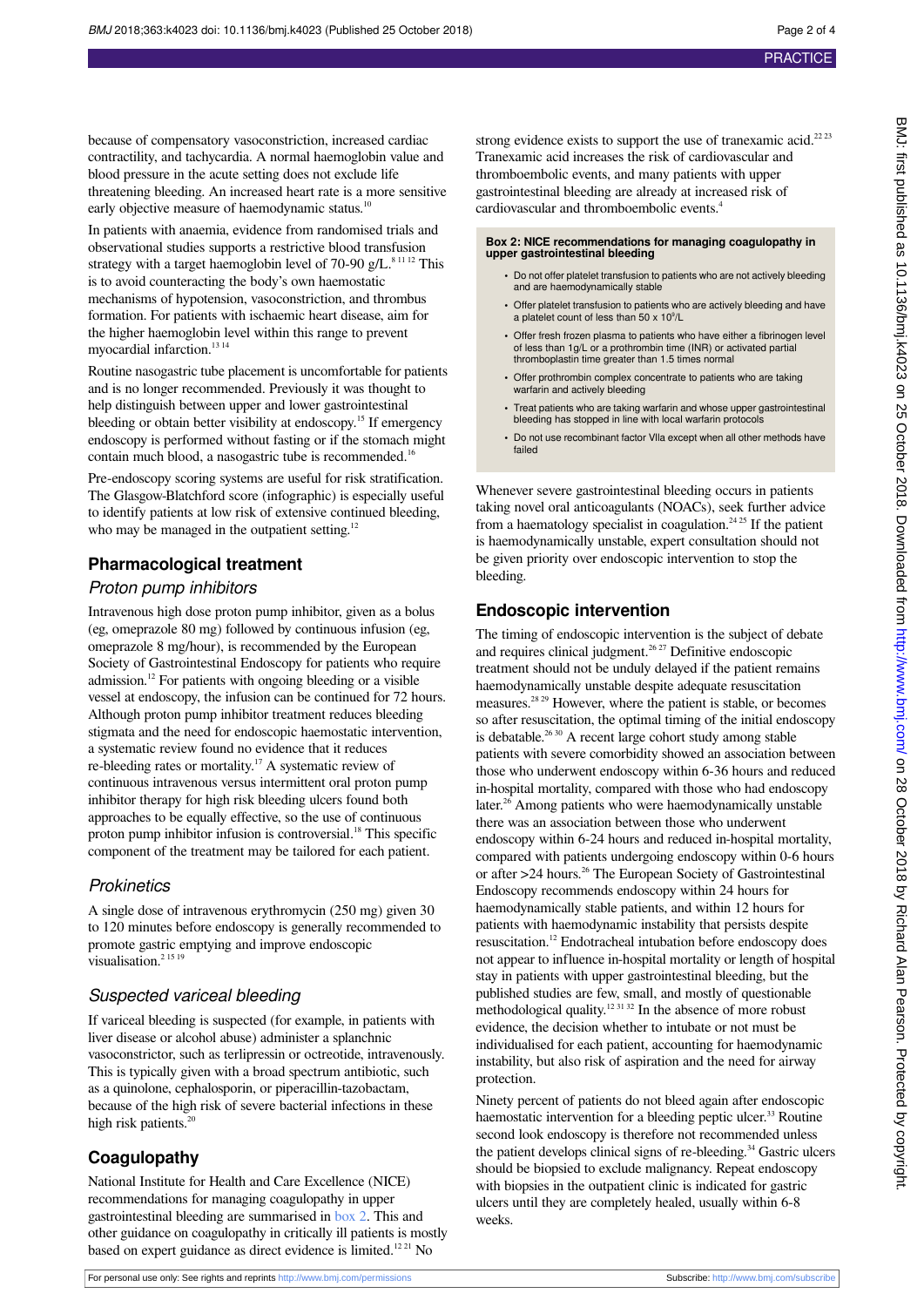Historically, surgery was the standard treatment when endoscopic intervention failed to achieve haemostasis, or following re-bleeding despite such intervention. However, surgery for bleeding peptic ulcers is associated with  $8\%$ -33% risk of postoperative mortality.<sup>35</sup> Transcatheter arterial embolisation was introduced in the 1970s, and has since gradually gained acceptance as an alternative to surgery in these patients. This technique is widely used in clinical practice, and studies have shown that, although it has a higher re-bleeding risk compared with surgery, this is outweighed by fewer complications and shorter hospital stay, as well as a lower all-cause mortality.<sup>36</sup> If haemostasis cannot be achieved at endoscopy in the case of variceal bleeding, there is evidence to support the early (within 72 hours of endoscopy) use of a transjugular intrahepatic porto-systemic shunt.<sup>37</sup>

# **How to manage patients after the acute bleeding episode**

# **Anti-acid medication and eradication of** *Helicobacter pylori*

Where patients have bleeding ulcers associated with *Helicobacter pylori*, eradication therapy reduces the re-bleed rate from 20% to 3%.<sup>38-40</sup> All patients who have had a bleeding peptic ulcer should be tested for *H pylori* as soon as possible, preferably at the first endoscopy. Acute bleeding increases the risk of a false negative test, so if the initial test is negative the patient should be offered re-testing, preferably within a month. $394142$  A stool antigen test (sensitivity 94%, specificity 97%) or urea breath test (sensitivity 95%, specificity 98%) can be offered.<sup>43</sup> Proton pump inhibitor therapy needs to be withheld for two weeks before a stool test to avoid a false negative result. Where this is undesirable (eg, because of concerns about re-bleeding), a serology test is an alternative. The drawback of serology testing is that *H pylori* antibodies usually remain after treatment, lowering the test's specificity.

Eradication regimens vary depending on local antibiotic resistance patterns, but typically combine a proton pump inhibitor with amoxicillin and clarithromycin, or (in the case of penicillin hypersensitivity) metronidazole and clarithromycin, for one week.<sup>21</sup> Duodenal ulcers associated with *H pylori* do not routinely require further proton pump inhibitor treatment outside the eradication period. For gastric ulcers associated with *H pylori*, proton pump inhibitor therapy should continue until the control endoscopy is performed, 6-8 weeks later.<sup>44</sup>

In peptic ulcers not associated with *H pylori* or non-steroidal anti-inflammatory drugs (NSAIDs), the risk of recurrent bleeding appears to be higher. An observational study showed that 42% of these patients had another bleeding episode within seven years.<sup>45</sup> This supports the use of long term maintenance therapy with a proton pump inhibitor in this group of patients. Explain to patients the close link between smoking and peptic ulcer disease.<sup>4</sup>

# **Discontinuation of antiplatelet and anti-inflammatory drugs**

When to restart aspirin for secondary prevention of cardiovascular disease depends on the endoscopic findings. Aspirin can be continued the same day in patients with peptic ulcer bleeding defined as Forrest grade IIc (adherent clot) or III (flat haematin spot or clean base). Patients with Forrest grade Ia-IIb (spurting bleed or oozing bleed) can resume aspirin three days after endoscopic haemostasis has been achieved<sup>1247</sup> in combination with continuous (lifelong) treatment with a proton

pump inhibitor to prevent recurrent bleeding. Maintain a low prophylaxis dose, to minimise the risk of long term adverse effects (increased risk of hip fracture, *Clostridium difficile* infection, pneumonia, and possibly gastric cancer).<sup>48</sup>

Advise patients who use NSAIDs other than aspirin to avoid these if possible. If not feasible, changing to a cyclo-oxygenase-2 inhibitor can be as effective in avoiding recurrent peptic ulcer bleeding as combining a regular NSAID with a proton pump inhibitor.<sup>49</sup> In patients at higher risk of re-bleeding (eg, older patients or those with multiple comorbidities) combining a cyclooxygenase-2 inhibitor and a proton pump inhibitor is recommended.<sup>50</sup> Prescribing a proton pump inhibitor to people who take NSAIDs reduces the risk of new peptic ulcer bleeding by 50%-80%.<sup>50</sup> Histamine 2 receptor inhibitors (eg, ranitidine) have no advantage over proton pump inhibitors in terms of re-bleeding risk, but can be considered as an alternative for long term treatment. $51$ 

#### **Questions for further research**

- **•** Does prophylactic embolisation after successful endoscopic haemostasis in patients with ulcers and a high re-bleeding risk reduce re-bleeding, readmission, and mortality?
- **•** Are histamine 2 blockers an effective and acceptable alternative to proton pump inhibitors where long term peptic ulcer bleeding prophylaxis is needed?

#### **Education into practice**

- **•** How does your workplace identify low risk patients who can be managed in an outpatient setting?
- **•** How many of your patients with peptic ulcer bleeding leave with clear written advice on the use of ulcer promoting drugs and proton pump inhibitors?

#### **Additional educational resources**

- **•** The European Society of Gastrointestinal Endoscopy (ESGE) guidelines: https://www.esge.com/assets/downloads/pdfs/guidelines/2015\_s\_0034\_ 1393172.pdf
- **•** The National Institute for Health and Care Excellence (NICE) guidelines: https://www.nice.org.uk/guidance/cg141
- **•** The American College of Gastroenterology (ACG) guidelines: https:// gi.org/guideline/management-of-patients-with-ulcer-bleeding/

#### **Information resources for patients**

**•** The National Institute for Health and Care Excellence (NICE) public information. (Free resource, no registration needed): https://www.nice. org.uk/guidance/cg141/ifp/chapter/About-this-information

#### **How patients were involved in the creation of this article**

We asked patients who were hospitalised for peptic ulcer bleeding about their experience and for comments. Their experience of discomfort caused by a nasogastric tube was often mentioned. We included this in the article, stressing current guidance that a nasogastric tube is not usually clinically necessary.

#### **How this article was created**

We based the article mainly on current guidelines and on systematic reviews. We searched PubMed to identify recent original studies on upper gastrointestinal or peptic ulcer bleeding and reviewed relevant articles, with a focus on those published during the last five years.

BMJ: first published as 10.1136/bmj.k4023 on 25 October 2018. Downloaded from http://www.bmj.com/ on 28 October 2018 by Richard Alan Pearson. Protected by copyright BMJ: first published as 10.1136/bmj.k4022 on 25 October 2018. Downloaded from <http://www.bmj.com/> on 28 October 2018 by Richard Alan Pearson. Protected by copyright.